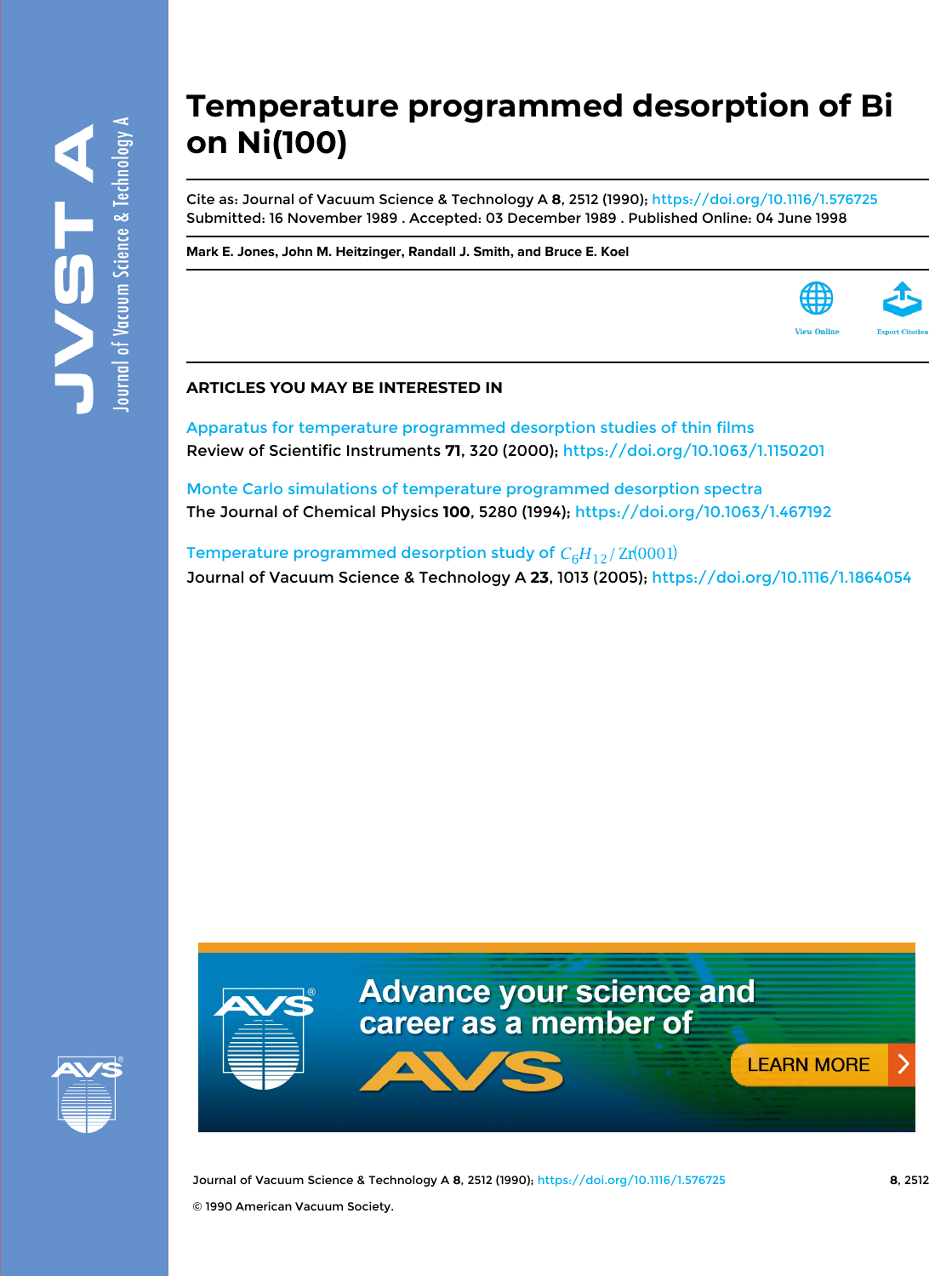## **Temperature programmed desorption of Bi on Ni(1 00)**

Mark E. Jones, John M. Heitzinger, Randall J. Smith, and Bruce E. Koel<sup>a)</sup> Department of Chemistry and Biochemistry and the Cooperative Institute for Research in Environmental *Science, Universityo/Colorado, Boulder, Colorado 80309-0215* 

(Received 16 November 1989; accepted 3 December 1989)

The temperature programmed desorption (TPD) spectra of Bi from Ni (100) are characteized by a large shift of the desorption maximum to lower temperatures with increasing coverage. Similar behavior is observed for the desorption of Bi from other metal substrates. Analysis of the desorption of Bi from Ni(100) was performed to determine the kinetic order of desorption and the energetics of the Bi-Ni interaction. We find that Bi desorption is described well by first-order kinetics with a strong coverage dependence of the activation energy of desorption  $E<sub>d</sub>$ . The value of  $E<sub>a</sub>$  varies from 70 kcal mol<sup>-1</sup> at low Bi coverage to 57 kcal mol<sup>-1</sup> for monolayer Bi coverage. We discuss the possible role of  $Bi<sub>2</sub>$  in the desorption process and also report the effect of coadsorbed oxygen on the Bi TPD spectrum and the Bi-Ni interaction.

#### I. **INTRODUCTION**

The thermal desorption of thin Bi films on oriented metal substrates has been observed for  $Pt(111)$ ,<sup>1,2</sup> Ni(111),<sup>3</sup> and  $Ni(100)$ .<sup>4</sup> In all cases, the temperature programmed desorption (TPD) spectra of Bi from these substrates are characterized by irregular peak shapes with a large shift of the peak maximum to lower temperature with increasing Bi coverage. One model used to explain the irregular peak shape assumes that the activation energy for desorption,  $E_d$ , decreases with increasing Bi coverage due to lateral, Bi-Bi repulsive interactions. The well-known desorption of the Bi dimer,  $Bi<sub>2</sub>$ , from bulk Bi<sup>5</sup> implies that second-order processes leading to the desorption of the dimer could also be important in Bi desorption from other metal substrates. The observed Bi TPD spectra could. in principle, be due to the kinetic order of the Bi desorption process changing as a function of Bi coverage. It is possible that the Bi desorption would follow first-order kinetics at low coverage due to the desorption of Bi atoms from the substrate. At higher coverages, Bi dimer desorption, following second-order kinetics, competes with first-order atomic Bi desorption and causes the observed shift of the TPD peak maximum toward lower temperatures. We have studied the desorption of Bi from Ni $(100)$  and have attempted to analyze the Bi TPD data to determine the kinetic order of desorption and the energetics of the Bi-Ni interaction.

#### II. **EXPERIMENTAL**

These experiments were carried out in a ultrahigh vacuum (UHV) chamber, which has been previously described. <sup>6</sup> The base pressure during these experiments was typically  $4 \times 10^{11}$  Torr. The Ni(100) was cleaned prior to deposition of Bi by reduction in  $H<sub>2</sub>$  at 1200 K. The Bi was deposited on the clean Ni( 100) by means of a collimated vapor-deposition source,<sup>7</sup> The Bi was deposited on the surface at rates of between 0.1 and 0.25 monolayer (ML)  $min^{-1}$ . The crystal temperature during dosing was held at 500 K. The TPD spectra were obtained using a quadrupole mass spectrometer (QMS) tuned to detect  $Bi^+$  (209 amu) and a linear temperature ramp of 5 K s<sup> $-1$ </sup>. Temperature was monitored using a chromel-alumel thermocouple. Observation of a  $c(2\times2)$  low-energy electron diffraction (LEED) pattern coincident with a well-defined break in the Auger electron spectroscopy (AES) uptake plot allows assignment of the saturation monolayer coverage of Bi.<sup>4</sup> The  $c(2\times2)$  Bi monolayer structure corresponds to an absolute surface coverage of 0.5 ML, referenced to the Ni(100) surface atom density  $(1 \text{ ML} = 1.61 \times 10^{15} \text{ atoms cm}^{-2})$ . Monolayer coverages can be formed by deposition at 500 K of a thick Bi film and subsequent heating to 750 K. Previous work has also shown that the thin Bi film grows via a Stranski-Krastanov (layerplus-island) growth mode.<sup>4,8</sup>

#### III. RESULTS

The Bi TPD spectra in Fig. 1 show two distinct desorption features. At low coverage, only a single peak at 1300 K is observed. As the coverage increases, this becomes broader and ultimately forms an irregularly shaped peak with a small maximum at 1040 K. At a coverage assigned from LEED of



FIG. 1. Experimental TPD spectra of Bi/Ni(100). The labels indicate the surface Bi coverage in ML. The ramp rate was 5 K s<sup>-1</sup>.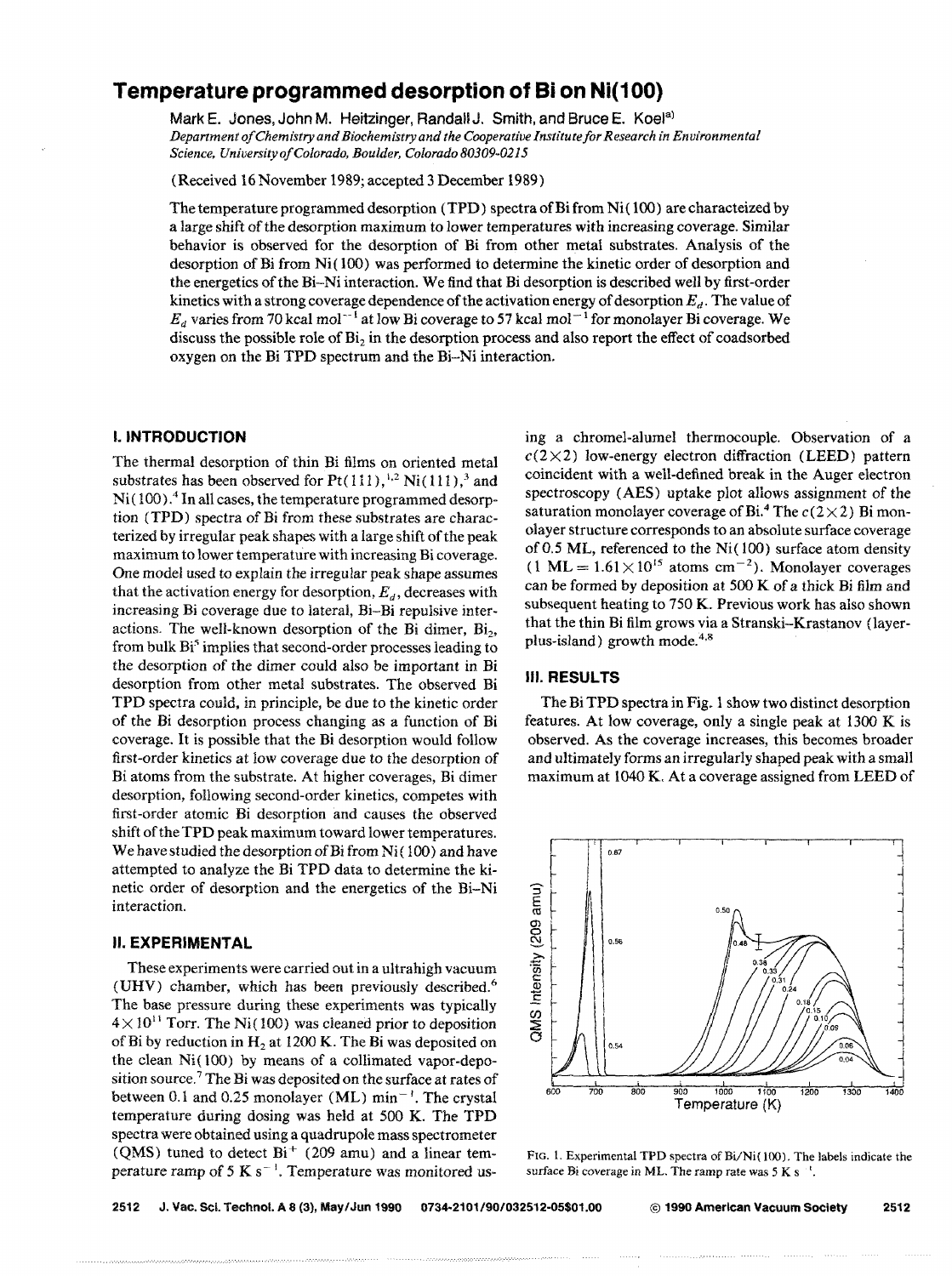0.5 ML, the high temperature desorption feature is unaffected by increasing coverage. This feature represents desorption from the stable  $c(2\times2)$  Bi monolayer coverage on Ni(100). Higher coverages result in the growth of a zeroorder desorption peak between 600 and 700 K and corresponds to the formation of a multilayer Bi structure. The zero-order desorption peak has  $E_d = 48$  ( $\pm 2$ ) kcal mol<sup>-1</sup>, consistent with the sublimation enthalpy of bulk Hi  $(\Delta H_{298}^0 = 49.5 \text{ kcal mol}^{-1})$ .<sup>5</sup> The multilayer can be removed by heating to 750 K, leaving only the chemisorbed monolayer  $c(2\times2)$ -Bi structure.

Observations of the shape of the desorption features and the shift of the desorption rate maximum can be used to begin analysis of the desorption kinetics. The Bi TPD peak temperature is roughly constant for coverages up to about 0.2 ML. For low surface coverages, the invariance of the peak maximum to increasing coverage and the shape of the peak are indicative of first-order desorption kinetics. As the coverage is increased further, the peak temperature begins a dramatic shift toward lower temperature and the shape of the peak becomes irregular. The low coverage spectra can be simulated using first-order desorption kinetics with constant  $E_d$  and preexponential  $(v_i)$ . For first-order desorption kinetics, the observed shift of the desorption peak maximum to lower temperatures can only be simulated by decreasing  $E_d$ and/or increasing  $v_1$  as the coverage increases.<sup>9</sup>

Shifts of the desorption peak maximum to lower temperature as the coverage is increased are also characteristic of second-order desorption kinetics. The irregular peak shape and the shift of the desorption maximum toward lower temperature in the experimental Bi TPD could be caused by competing first-order and second-order processes. If this were the case, the first-order process, producing gas phase Bi atoms, would be dominant at low coverage and the secondorder process, producing gas phase Bi dimers, would begin to compete as the surface coverage is increased. The shape of the experimental Bi TPD spectra could indicate the presence of a second-order desorption process above 0.2 ML. The presence of gas phase Bi dimers could be confirmed by observation of  $Bi_2^+$  ions during the desorption. Unfortunately, the mass range of the mass spectrometer used for the TPD studies (300 amu) does not allow direct observation of  $Bi_7^+ (418 amu)$ .

A change from first- to second-order desorption kinetics might also be expected to cause nonlinearity in the plot of Bi TPD peak area with Bi deposition time. The plot of TPD area versus deposition time is linear to within experimental uncertainty (10%), as shown in Fig. 2. An examination of the known kinetics of desorption of bulk Bi offers some insight into how large a change in the TPD uptake plot would be expected if a change in the kinetic order of the desorption occurred. The thermochemistry and ionization cross sections of Bi have previously been investigated. 5 For the sublimation of bulk Bi, the rate of desorption of  $Bi<sub>2</sub>$  is greater than that of Bi atoms at 834 K. As the desorption temperature increases, the ratio of  $Bi<sub>2</sub>$  to Bi decreases and approaches unity around 1100 K.<sup>10</sup> At 70 eV, the cross section for formation of  $Bi^+$  from  $Bi_2$  is reported to be 1.54 times the cross section of Bi.<sup>5</sup> This data can be used to simulate a plot of

.•..... -.-.:.;.; .................. ;.;.;.; ........•.•... ' ... ~ ... :.:.:.:.; ........•...•.. ;



FIG. 2. Plot of the expected TPD area vs surface coverage based on the known desorption kinetics and ionization cross section of Bi. The inset shows the actual experimental uptake. Atoms only  $(-)$ , atoms and dimers after 1 ML  $(\cdots)$ , and atoms and dimers  $(\cdots)$ .

TPD peak area versus surface coverage, as shown in Fig. 2. Within our experimental error, desorption of only Bi atoms is indistinguishable from desorption of both atoms and dimers. The plot clearly shows that monitoring only  $Bi^+$ cannot distinguish between a second-order process producing  $Bi<sub>2</sub>$  and purely first-order, atomic desorption. Thus, the linear plot of TPD area versus deposition time we observed cannot be used to rule out competing first- and second-order desorption processes.

We have recently discussed methods of analysis of TPD spectra that can be used to determine the kinetic order of desorption.<sup>11,12</sup> Application of these methods can determine the kinetic order of the Bi desorption.<sup>13</sup> The curvature of plots of  $[\ln(d\Theta/dt) - n\ln(\Theta)]$  versus  $1/T$  was used to determine the order of the desorption kinetics. Fig. 3 shows plots of  $[\ln(d\Theta/dT) - n\ln(\Theta)]$  versus  $1/T$  for several Bi coverages. Information about the kinetic order of the desorption is obtained by observation of only the low coverage curves. We begin our analysis of the Bi TPD spectra by careful investigation of the spectra obtained at low Bi coverages ( $\Theta_{\text{Bi}}$  < 0.2 ML). For  $\Theta_{\text{Bi}}$  = 0.15 ML, the linearity of the plot for  $n = 1$  and the upward curvature of the plot for  $n = 2$ are both indicative of first-order desorption kinetics. Several low coverage spectra were used to determine the values of the kinetic parameters in the low coverage limit ( $\Theta_{\rm ni} \rightarrow 0$ ). This analysis produced values of  $n = 1$ ,  $E_d = 70$  ( $\pm 4$ ) kcal mol<sup>-1</sup> and  $v_1 = 7.5 \times 10^{10}$  ( $\pm 1$ ) s<sup>-1</sup>. This method unambiguously determines the values of  $n$ ,  $E_d$ , and  $\nu$ , in the limit of low coverage.

The Bi TPD spectra at higher coverage were modeled assuming that the values of  $n$  and the preexponential<sup>14,15</sup> were both constant for all values of Tand initial Bi coverage. The data for  $n = 1$ , shown in Fig. 3, were used to calculate the functional form of  $E_d$  required to simulate the experimental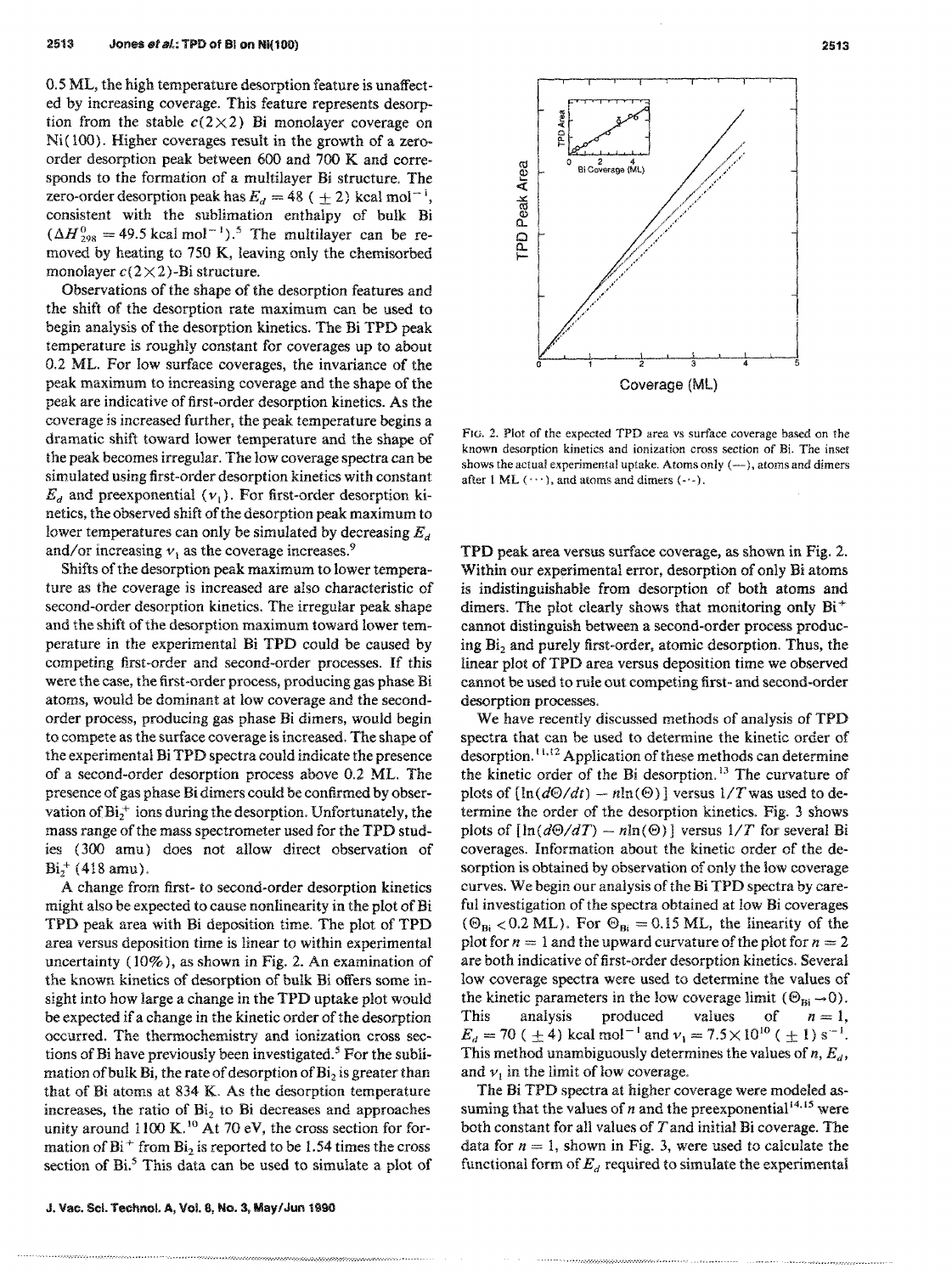

FIG. 3. Plot of  $[\ln(d\Theta/dt) - n \ln(\Theta)]$  vs  $1/T$  for Bi/Ni(100) TPD. The labels indicate the surface Bi coverage in ML. The dashed line is the best fit to the low coverage data and represents  $E_d = 70$  kcal mol<sup>-1</sup> and  $v_1 = 7.5 \times 10^{10} \text{ s}^{-1}$ .

spectra with  $v_1 = 7.5 \times 10^{10} \text{ s}^{-1}$  (the value in the low coverage limit). The functional form of  $E_d$  required to reproduce the Bi TPD is shown in Fig. 4. As a check of our analysis, we applied the method of Falconer and Madix 16 and calculated values of  $E<sub>d</sub>$  consistent with the plot in Fig. 4 and a constant value of  $v_i$ . The coverage dependence of  $E_d$  exhibits a sharp change in slope at 0.4 ML and could not be expressed as a



FIG. 4. Calculated first-order, coverage dependent  $E_d$  for Bi/Ni(100). The preexponential is held constant at  $7.5 \times 10^{10}$  s<sup>-1</sup>.

$$
E_d(\Theta_{\text{Bi}} < 0.412) = 70.0 - 12.8\Theta_{\text{Bi}} - 33.8\Theta_{\text{Bi}}^2,
$$

 $E_d$  ( $\Theta_{\text{Bi}} > 0.412$ ) = 21.3 + 184 $\Theta_{\text{Bi}} - 226 \Theta_{\text{Bi}}^2$ ,

where  $E_d$  is in kcal mol<sup>-1</sup>. Simulated TPD spectra created using these expressions and  $v_1 = 7.5 \times 10^{10} \text{ s}^{-1}$  are shown in Fig. 5. The simulations match the experimental TPD curves extremely well. The cusp that occurs in the Bi TPD spectra at 1000 K is caused by an abrupt change in slope of the plot of  $E<sub>d</sub>$  versus  $\Theta$  at 0.4 ML. The subtle change in the slope of  $E<sub>d</sub>$ versus  $\Theta_{\text{Bi}}$  at 0.4 ML is much smaller than the error associated with our initial determination of  $E_d$  in the low coverage limit (approximately 4 kcal mol<sup> $-1$ </sup>). Yet, simulations that ignore the subtle change in slope fail to accurately duplicate the shape of the experimental spectra. The plot in Fig. 4 can be approximated within the 4 kcal mol<sup> $-1$ </sup> uncertainty by a simple linear change in  $E_d$  with  $\Theta_{\text{Bi}}$ . The result of a simulation assuming such a linearly varying  $E_d$  is shown in Fig. 6. This simulation does not match the experimental spectra very well indicating that small inaccuracies in the determination of functional form of *Ed* will cause poor simulations of experimental spectra. This example stresses the importance of simulation for validating kinetic parameters extracted from TPD spectra.

The effect of oxygen coadsorption on Bi TPD was also investigated. The two spectra shown in Fig. 7 are for Bi desorption from clean Ni( 100) and from Ni( 100) that had been pre-exposed to 0.5 L  $O<sub>2</sub>$  at 500 K prior to desorption. This  $O<sub>2</sub>$  exposure forms oxygen adatoms at the surface with  $\Theta_0$  < 0.05 ML.<sup>17</sup> Both Bi TPD spectra are for  $\Theta_{\text{Bi}} = 0.7$  ML, which corresponds to a chemisorbed Bi ML plus 0.2 ML of additional Bi coverage. The presence of oxygen causes large changes in the Bi TPD spectrum and in the Bi-Ni interaction. No  $O<sup>+</sup>$  was observed during TPD and the amount of surface oxygen after TPD, as measured by AES, was equal to



FIG. 5. Simulated Bi/Ni(100) TPD spectra calculated using the coverage dependent, first-order  $E_d$  plotted in Fig. 4. Coverages shown are 0.05, 0.1, 0.15,0.2,0.3,0.4,0.425,0.45,0.475,0.5,0.55,0.6, and 0.65 ML.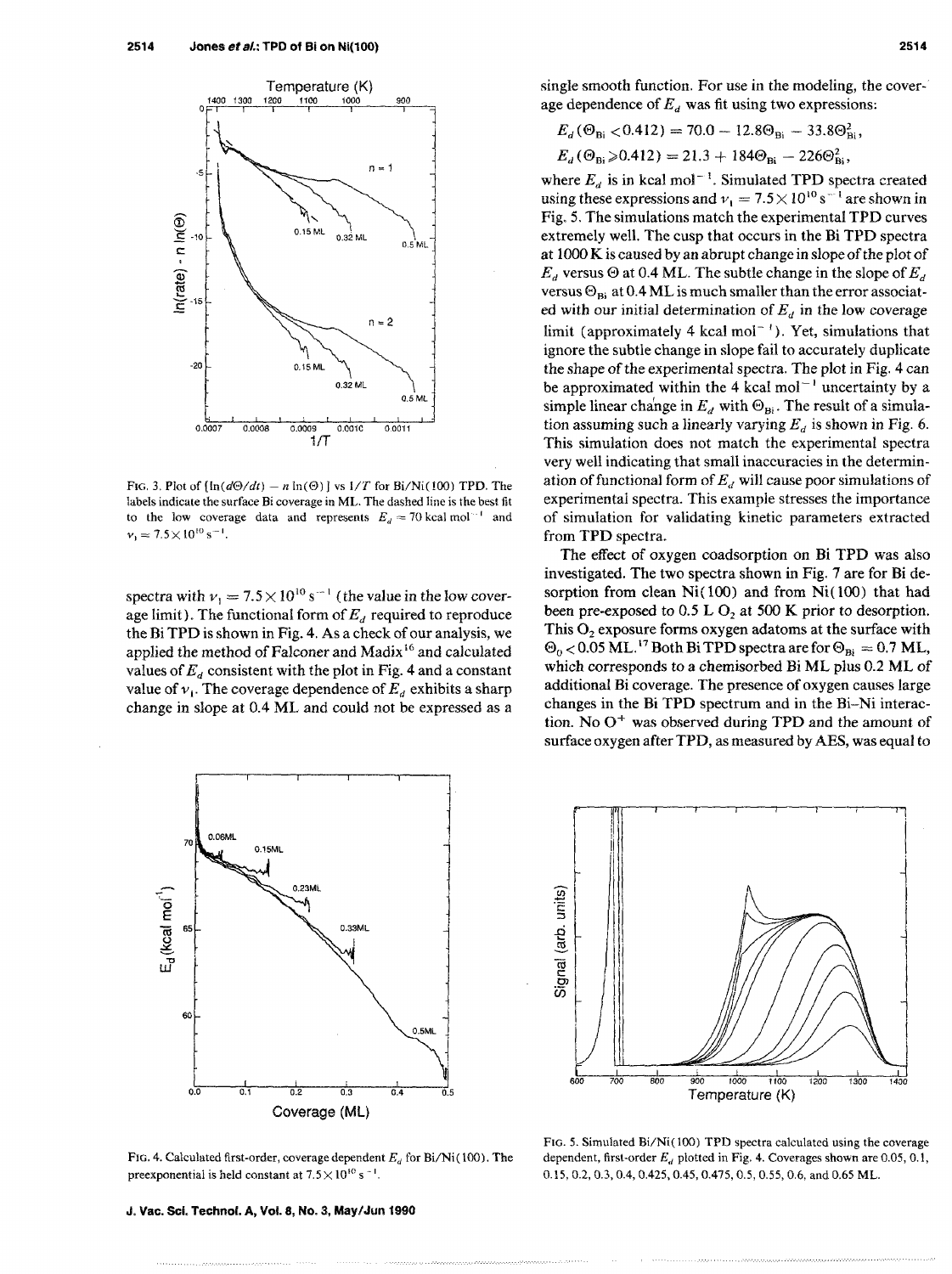

FIG. 6. Simulated Bi/Ni(100) TPD spectra calculated by fitting the curves in Fig. 4 to a single straight line. The spectra were produced with  $n = 1$ ,  $v_1 = 7.5 \times 10^{10} \text{ s}^{-1}$  and  $E_a = 71.2 - 28.3 \Theta_{\text{Bi}}$ .

the amount present prior to the addition of Bi. In Fig. 7, the high temperature Bi desorption peak areas are identical in the two spectra. Evidently, even though oxygen weakens the Bi-Ni bond, it does not weaken the bond enough at this oxygen coverage to enhance the formation of three-dimensional (3D) Bi crystallites. Oxygen exposure after deposition of Bi on clean Ni(100) was found to have no effect on the Bi TPD spectra. No surface oxygen was detected after exposing a surface with  $\Theta_{Bi} = 0.7$  ML to 10 L of O<sub>2</sub> at 500 K by AES or  $O<sub>2</sub>$  TPD.

The spectra shown in Fig. 7 were analyzed to determine the coverage dependence of  $E_d$  required to simulate the observed Bi TPD peak shapes. The results are shown in Fig. 8. Coadsorbed oxygen reduces the Bi desorption energy by 7-10 kcal mol<sup>-t</sup> and thus weakens the Bi-Ni interaction compared to clean Ni( 100).



FIG. 7. Experimental Bi/Ni(100) TPD showing the effect of oxygen exposure on the experimental peak shape  $\Theta_{\rm B} = 0.7$  ML.

... '.' ........... ;.;.; ....... ,..' ....•.... -... :.;................ . ............ ,. ......... :.~.: ....... '.';' ..... :.:.;.;.;.;' .....• ,' ...... .

J. Vac, Sci. Technol. A, Vol. 8, No.3, MaylJun 1990



FIG. 8. The coverage dependent, first-order  $E_d$  calculated from the spectra in Fig. 7 and assuming a preexponential of  $7.5 \times 10^{10}$  s<sup>-1</sup>.

#### IV. DISCUSSION

We were able to successfully model the observed Bi TPD spectra with a coverage dependent  $E_d$  using the assumption that the kinetic order and the pre-exponential factor were constants. At low Bi coverage, a first-order process controls the Bi desorption kinetics. Analysis of Bi TPD spectra at higher coverages produces a set of parameters that accurately simulate the experimental data and is consistent with the kinetic parameters determined in the low Bi coverage limit.



FIG. 9. Plot of the interaction energy for Bi/Ni(100) and Bi/Pt(111) in kcal mol $^{-1}$ .